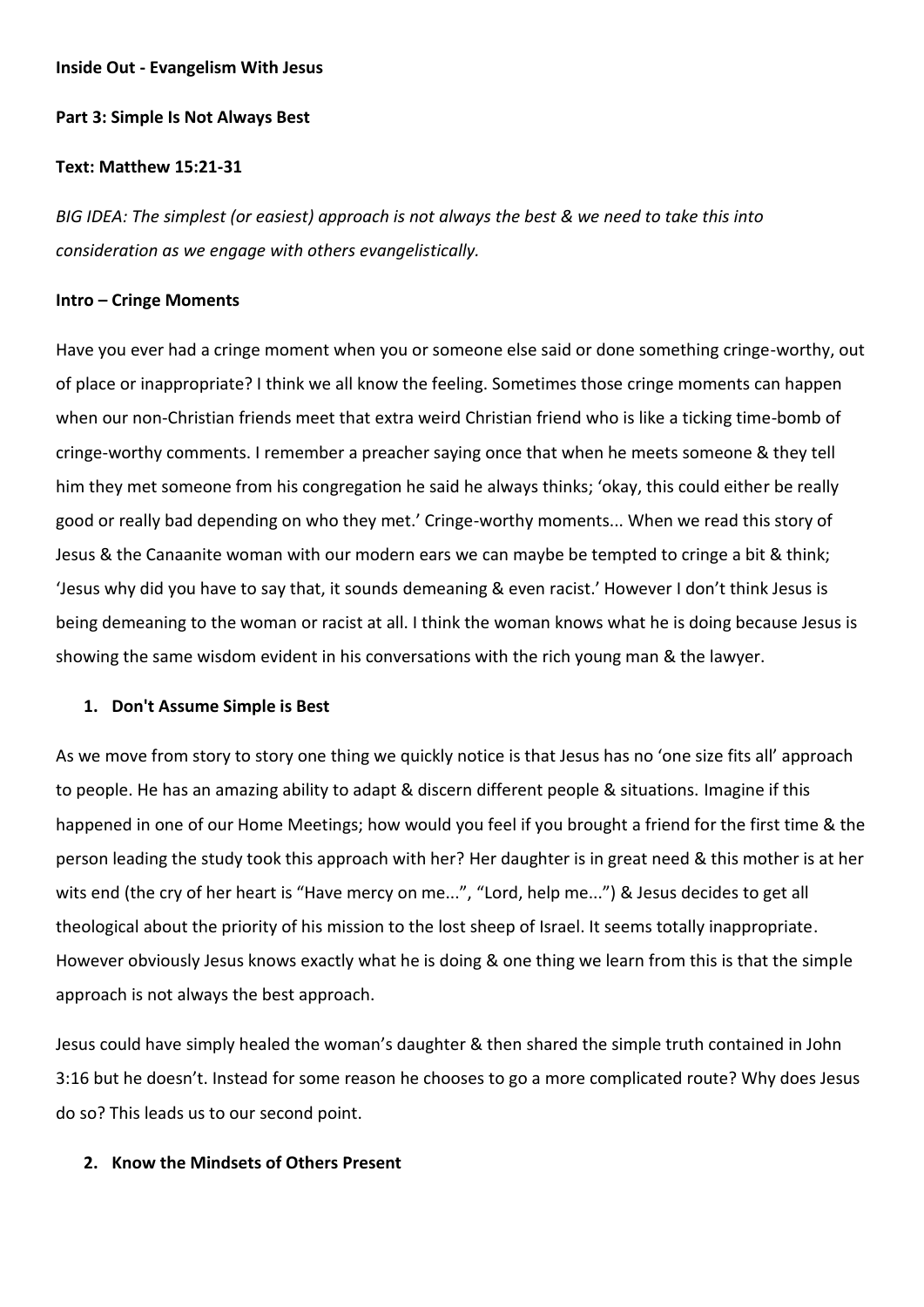Jesus knows the mindset of his disciples which would have mirrored the mindset of his own Jewish culture. So what does he do? He initially ignores the woman leaving space for the disciples' prejudices to come to the surface. Listen to verse 23; **"But he did not answer her a word. And his disciples came & begged him, saying, "Send her away, for she is crying out after us."** Only racial prejudice could cause people to be so heartless & intolerant towards such a desperate mother. The reason we find this so hard to read is because we know & are influenced by that others things Jesus taught – like the story of the Good Samaritan...

Note at this point that this woman has reached out to Jesus & to do so she has had to cross racial & gender barriers. She has at one level had to humble herself to ask for help from a Jewish man who she calls **"Son of David..."** Jesus initially ignores her, his disciples tell him to send her away, & then when Jesus does speak he says; **"I was sent only to the lost sheep of the house of Israel."** This would have been theologically challenging for her to hear as a Canaanite woman yet still, in the words of verse 25; **"she came & knelt before him, saying, "Lord, help me."** And then Jesus replies with the most shocking statement of all; **"It is not right to take the children's bread & throw it to the dogs."** Now at this moment if you or I where there we would have been cringing big time... What is Jesus at?

Here I think Kenneth Bailey helps when he writes; *"Jesus chooses to take on the theological attitudes of the disciples & press them to their ultimate conclusion... He verbalises their thinking in very shocking language... It is acutely embarrassing to hear & see one's deepest prejudices verbalised & demonstrated..."* This is what I believe Jesus is going here & notice that in the story there isn't another cheep from his disciples. Jesus knew the mindset of his own disciples, he interacted with this woman with an awareness of who else was there & communicated to them as much as her. Likewise we need to be aware of who is in the room so to speak... This is not about being politically correct, Jesus was no such things, but he was always sensitive to who was in the room & were their minds are at.

I think the woman's response shows clearly that she understands Jesus' heart here. For she replies; "**Yes, Lord, yet even the dogs eat the crumbs that fall from the masters' table."** She replies on the same wavelength, she is discerning. Jesus assumes this woman is more clued in than his disciples in some ways... This brings us back o the big idea of this message. Over simplifying the gospel doesn't work for everyone & it doesn't always accomplish all that needs to be accomplished in terms of the kingdom. We tend to think the simpler we make it the better & the more chance there is people will respond. So we spoon feed people like babies. This does not always help. In fact it can lead us to come across as either quite patronising or very naive. We live in a world that in many ways is more educated than ever before & for that reason we often find ourselves sharing faith with people who are much smarter than us. For this reason the simpler the better is not always a good approach & we need to take this into consideration as we engage people & share our faith. Of course there is a time to share the gospel in the most simple of ways, & it can be shared in very simple terms, but the tone & approach all depends on who we are talking